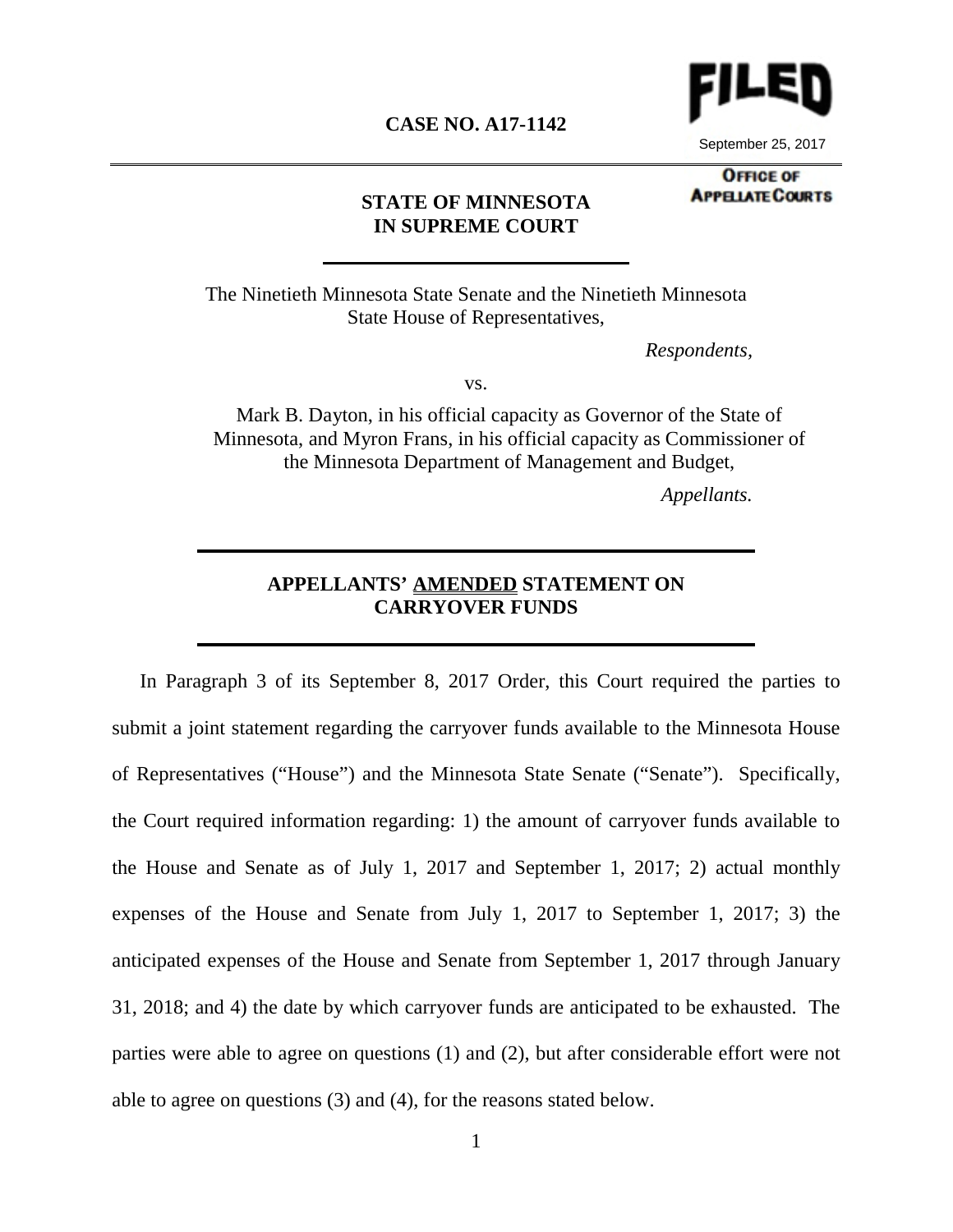After submitting Appellants' original statement on September 18, 2017, Appellants learned that the Senate and House may intend to access additional funds held by the Legislative Coordinating Commission ("LCC"). The LCC has both carryover funds and appropriated funds for the 2018-2019 biennium. This Amended Statement identifies those LCC funds. (Exhibits omitted; new text underlined.)

## **1. The amount of carryover funds available to the House and Senate as of July 1, 2017 and September 1, 2017.**

The amounts in the carryover accounts as of July 1, 2017 reflect unspent amounts from fiscal years prior to the 2017 fiscal year. The fiscal year ends June 30 and the financial books are reconciled and closed in August. As a result of this reconciling process, the September carryover account balance is higher as of September 1 than July 1, and includes amounts that were unspent from the House and Senate fiscal year 2017 appropriations.

| Carryover<br>funds<br>available | <b>July 1, 2017</b><br><b>Balance</b> | <b>Plus: Unspent</b><br><b>Funds from</b><br><b>FY17</b><br>Appropriation | Less:<br><b>Expenses Paid</b><br><b>During FY18</b><br>from<br><b>Carryover</b> | September 1,<br>2017 Balance |
|---------------------------------|---------------------------------------|---------------------------------------------------------------------------|---------------------------------------------------------------------------------|------------------------------|
|                                 |                                       |                                                                           | <b>Account</b>                                                                  |                              |
| <b>House</b>                    | \$8,330,623.75                        | \$2,789,198.86                                                            | $(\$438,384.47)$                                                                | \$10,681,438.14              |
| <b>Senate</b>                   | \$2,921,676.59                        | \$3,201,744.29                                                            | (\$119,094.94)                                                                  | \$6,004,325.94               |

#### The LCC's carryover funds are as follows: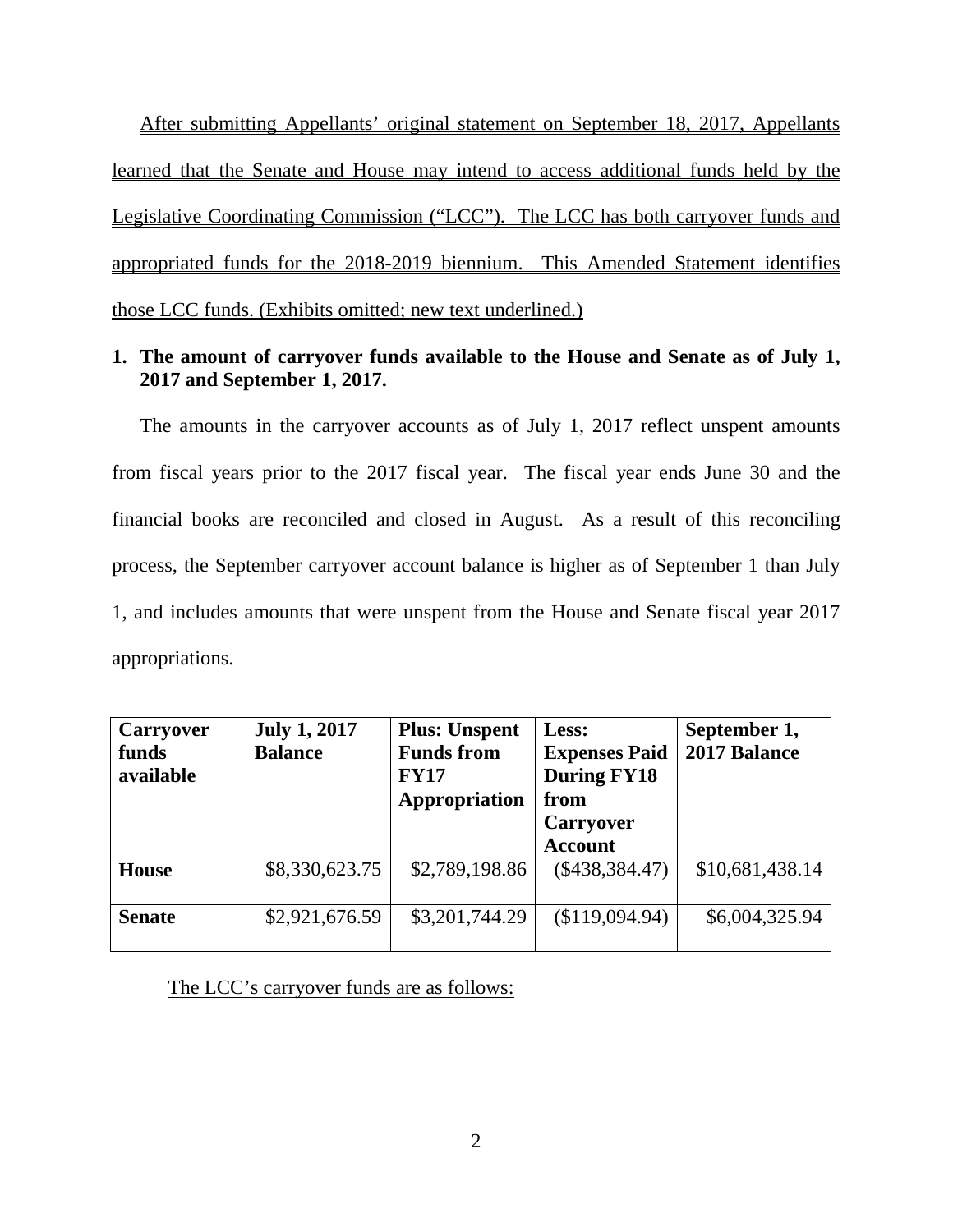| <b>LCC</b><br><u>carryover</u><br>funds* | <u>July 1, 2017</u><br><b>Balance</b> | <b>Plus: Unspent</b><br><u>Funds from</u><br><u> FY17</u><br><b>Appropriation</b> | <u>Less:</u><br><b>Expenses Paid</b><br>During FY18<br><u>from</u><br><u>Carryover</u><br><b>Account</b> | <b>September</b> 1<br>2017 Balance |
|------------------------------------------|---------------------------------------|-----------------------------------------------------------------------------------|----------------------------------------------------------------------------------------------------------|------------------------------------|
|                                          | \$2,095,174.95                        | \$1,546,872.43                                                                    | (\$1,090.47)                                                                                             | \$3,640,956.91                     |

# **2. Actual expenses of the House and Senate from July 1, 2017 to September 1, 2017.**

These include some expenses that were incurred in FY17, but that were paid during FY18.

| <b>House</b>          | July $1-31$    | August $1 - 31$ | September 1  |
|-----------------------|----------------|-----------------|--------------|
|                       |                |                 |              |
| FY 18 Temp Injunction | \$1,023,118.59 | \$2,728,907.76  | \$756,843.91 |
| Carryover             | \$438,384.47   |                 |              |
| FY17 Appropriation    | \$977,068.19   | \$36,064.96     |              |
| Total                 | \$2,438,571.25 | \$2,764,972.72  | \$756,843.91 |

| <b>Senate</b>        | July 1 - 31    | August $1 - 31$ | September 1  |
|----------------------|----------------|-----------------|--------------|
| FY18 Temp Injunction | \$1,309,661.86 | \$3,109,289.40  | \$423,795.31 |
| Carryover            | \$68,665.43    | \$119,094.94    |              |
| FY17 Appropriation   | \$1,142,388.12 |                 |              |
| Total                | \$2,520,715.41 | \$3,228,384.34  | \$423,795.31 |

<span id="page-2-0"></span><sup>&</sup>lt;sup>\*</sup> The use of LCC carryover funds is governed by Minn. Stat. § 16A.281.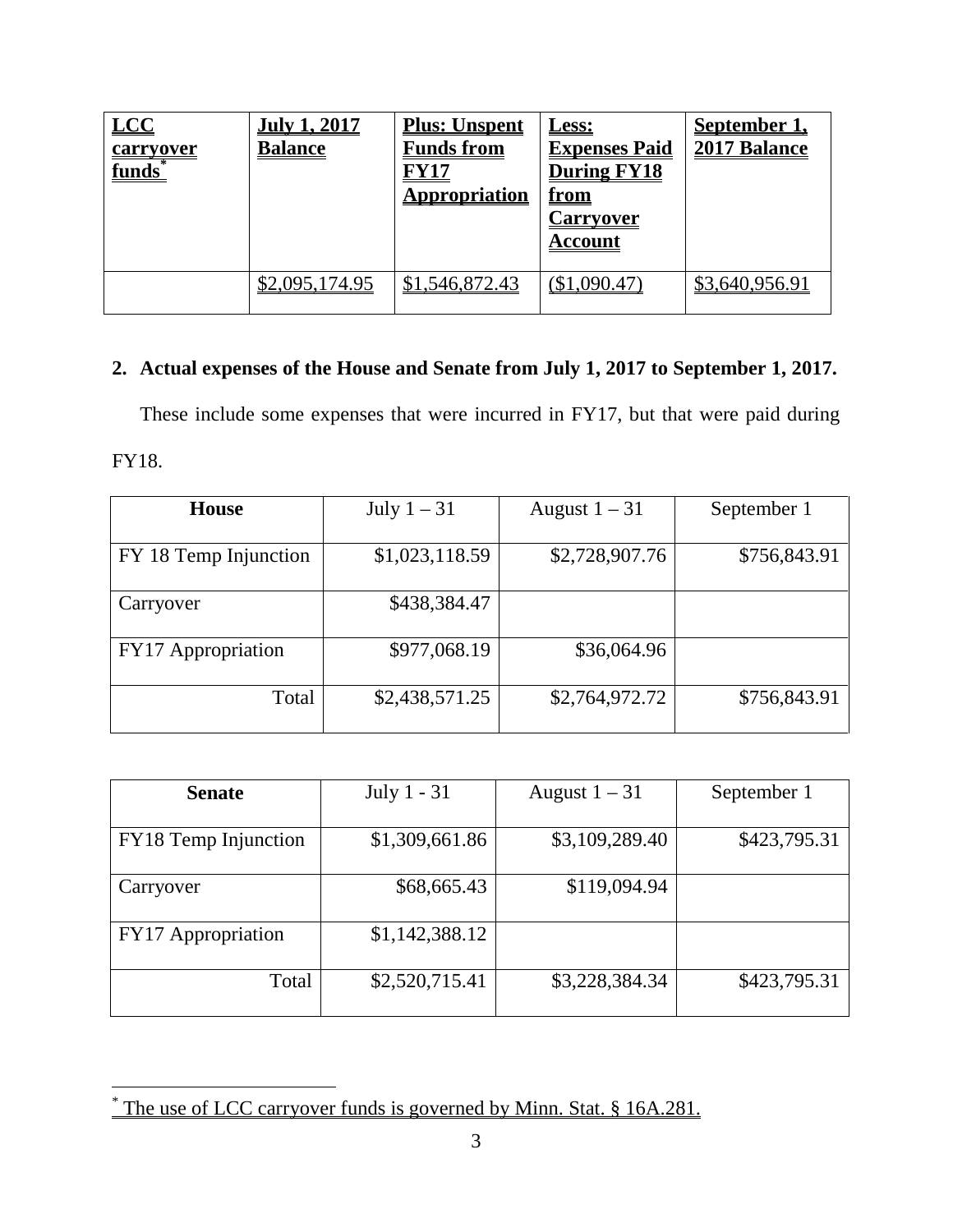#### **3. Anticipated expenses from September 1, 2017 until January 31, 2018.**

The Appellants have reviewed the estimates provided by the House and Senate of their monthly expenses. Appellants believe these estimates assume continued spending at the same levels as since July 1, 2017. But Appellants have determined that the actual spending in that period included substantial discretionary amounts that are not likely to be continued if the Senate and House were proceeding on carryover funds.

Exhibit A attached hereto shows House expenditures using the temporary injunction funds since July 1, 2017. Exhibit B attached hereto shows the House expenditures from the carryover and FY 2017 appropriation accounts since July 1, 2017. Exhibit C attached hereto shows Senate expenditures using the temporary injunction funds since July 1, 2017. Exhibit D attached hereto shows Senate expenditures from the carryover and FY 2017 appropriation accounts since July 1, 2017.

Based on the information from those Exhibits, Appellants believe that the monthly expense estimated by the Senate and House are overstated.

#### **4. Anticipated date carryover funds will be exhausted.**

Assuming the Senate and House spend at their estimated monthly rate, the Senate and House carryover funds would be exhausted on February 1, 2018 for the House and December 1, 2017 for the Senate. However, based on the discretionary spending identified in the attached Exhibits, Appellants believe that the monthly spending will be less than estimated and the date the carryover funds will be exhausted therefore will be later.